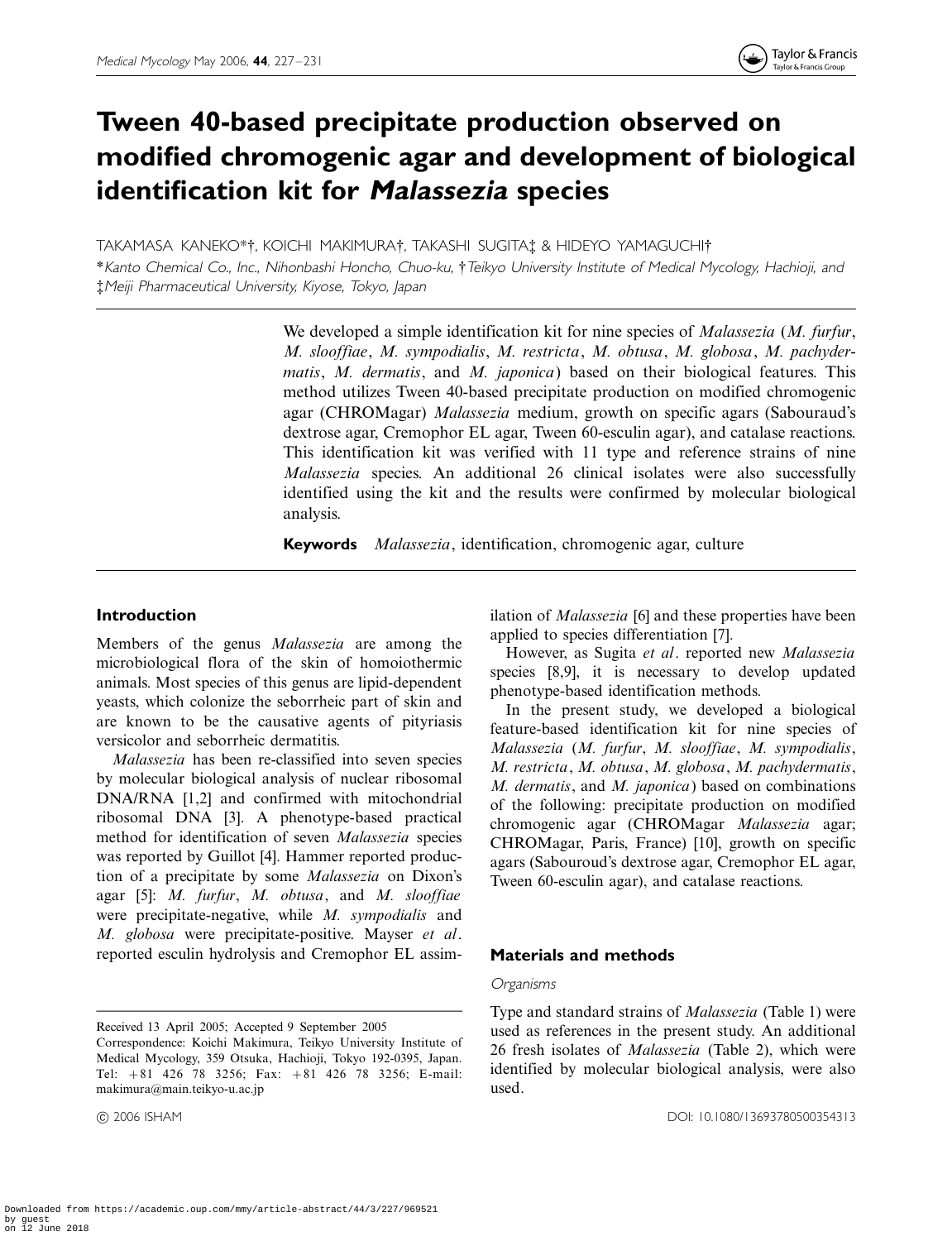|  | Table 1 Biological characterization based on the kit developed in the present study |  |  |  |  |  |  |  |
|--|-------------------------------------------------------------------------------------|--|--|--|--|--|--|--|
|--|-------------------------------------------------------------------------------------|--|--|--|--|--|--|--|

| <b>Strains</b>            | Growth on    |            |           |    |          |  |  |
|---------------------------|--------------|------------|-----------|----|----------|--|--|
|                           | <b>CHROM</b> | <b>SDA</b> | $TE*$     | EL | reaction |  |  |
| M. pachydermatis CBS 1879 | GP           | G          | <b>GB</b> | G  |          |  |  |
| M. sympodialis CBS 7222   | GP           |            | GB        |    |          |  |  |
| M. globosa CBS 7966       | GP           |            | N         |    |          |  |  |
| M. dermatis JCM11348      | GP           | N          | GN        |    |          |  |  |
| M. dermatis JCM11470      | GP           |            | GN        |    |          |  |  |
| M. furfur CBS 1878        | G            | N          | <b>GB</b> | G  |          |  |  |
| M. slooffiae CBS 7956     | G            |            | GN        |    |          |  |  |
| M. obtusa CBS 7876        | G            | N          | NB        |    |          |  |  |
| M. restricta CBS 7877     | G            | N          | N         |    |          |  |  |
| M. japonica M9966         | G            | N          | GB        |    |          |  |  |
| M. japonica M9967         | G            |            | GB        |    |          |  |  |

G, growth; N, no growth; GP, growth and production of precipitate; GB, growth and black zone; GN, growth and no change; NB, no growth and black zone;  $+$ , test positive;  $-$ , test negative;  $*$ , see Figure 2.

|  | <b>Table 2</b> Comparison of biological identification method and molecular analysis of <i>Malassezia</i> species |  |  |  |  |  |  |  |
|--|-------------------------------------------------------------------------------------------------------------------|--|--|--|--|--|--|--|
|--|-------------------------------------------------------------------------------------------------------------------|--|--|--|--|--|--|--|

| <b>Strains</b>  | Grown on     |             |           |             | Catalase | Biological       | Sequence         |
|-----------------|--------------|-------------|-----------|-------------|----------|------------------|------------------|
|                 | <b>CHROM</b> | <b>SDA</b>  | TE        | EL          |          | identification   | analysis         |
| Asc1            | <b>GP</b>    | G           | <b>GB</b> | G           | $^{+}$   | M. pachydermatis | M. pachydermatis |
| Asc8            | <b>GP</b>    | G           | GB        | G           | $^{+}$   | M. pachydermatis | M. pachydermatis |
| Asc20           | GP           | G           | <b>GB</b> | G           | $^{+}$   | M. pachydermatis | M. pachydermatis |
| Asc21           | GP           | G           | <b>GB</b> | G           | $^{+}$   | M. pachydermatis | M. pachydermatis |
| 9978            | GP           | N           | GB        | N           | $+$      | M. sympodialis   | M. sympodialis   |
| 9979            | GP           | $\mathbf N$ | GB        | N           | $+$      | M. sympodialis   | M. sympodialis   |
| No.15           | GP           | N           | N         | ${\bf N}$   | $+$      | M. globosa       | M. globosa       |
| 9970            | G            | N           | GB        | G           | $^{+}$   | M. furfur        | M. furfur        |
| 9971            | G            | N           | <b>GB</b> | G           | $^{+}$   | M. furfur        | M. furfur        |
| Sp3             | G            | N           | <b>GB</b> | G           | $^{+}$   | M. furfur        | M. furfur        |
| Sp4             | G            | N           | <b>GB</b> | G           | $^{+}$   | M. furfur        | M. furfur        |
| Sp5             | G            | N           | <b>GB</b> | G           | $^{+}$   | M. furfur        | M. furfur        |
| Sp <sub>6</sub> | G            | N           | <b>GB</b> | G           | $^{+}$   | M. furfur        | M. furfur        |
| Sp8             | G            | N           | <b>GB</b> | G           | $^{+}$   | M. furfur        | M. furfur        |
| Sp9             | G            | N           | <b>GB</b> | G           | $^{+}$   | M. furfur        | M. furfur        |
| Spl2            | G            | N           | <b>GB</b> | G           | $^{+}$   | M. furfur        | M. furfur        |
| Sp13            | G            | N           | <b>GB</b> | G           | $^{+}$   | M. furfur        | M. furfur        |
| Sp14            | G            | N           | GB        | G           | $^{+}$   | M. furfur        | M. furfur        |
| Sp15            | G            | N           | <b>GB</b> | G           | $^{+}$   | M. furfur        | M. furfur        |
| 9980            | G            | N           | <b>GN</b> | N           | $^{+}$   | M. slooffiae     | M. slooffiae     |
| 9981            | G            | N           | <b>GN</b> | $\mathbf N$ | $^{+}$   | M. slooffiae     | M. slooffiae     |
| 9974            | G            | N           | NB        | N           | $^{+}$   | M. obtusa        | M. obtusa        |
| 9975            | G            | N           | NB        | N           | $^{+}$   | M. obtusa        | M. obtusa        |
| Sp1             | G            | N           | NB        | N           | $^{+}$   | M. obtusa        | M. obtusa        |
| Sp <sub>2</sub> | $\mathbf G$  | N           | N         | N           |          | M. restricta     | M. restricta     |
| Spl1            | G            | N           | N         | N           |          | M. restricta     | M. restricta     |

G, growth; N, no growth; GP, growth and production of precipitate; GB, growth and black zone; GN, growth and no change; NB, no growth and black zone;  $+$ , test positive;  $-$ , test negative.

 $©$  2006 ISHAM, Medical Mycology, 44, 227-231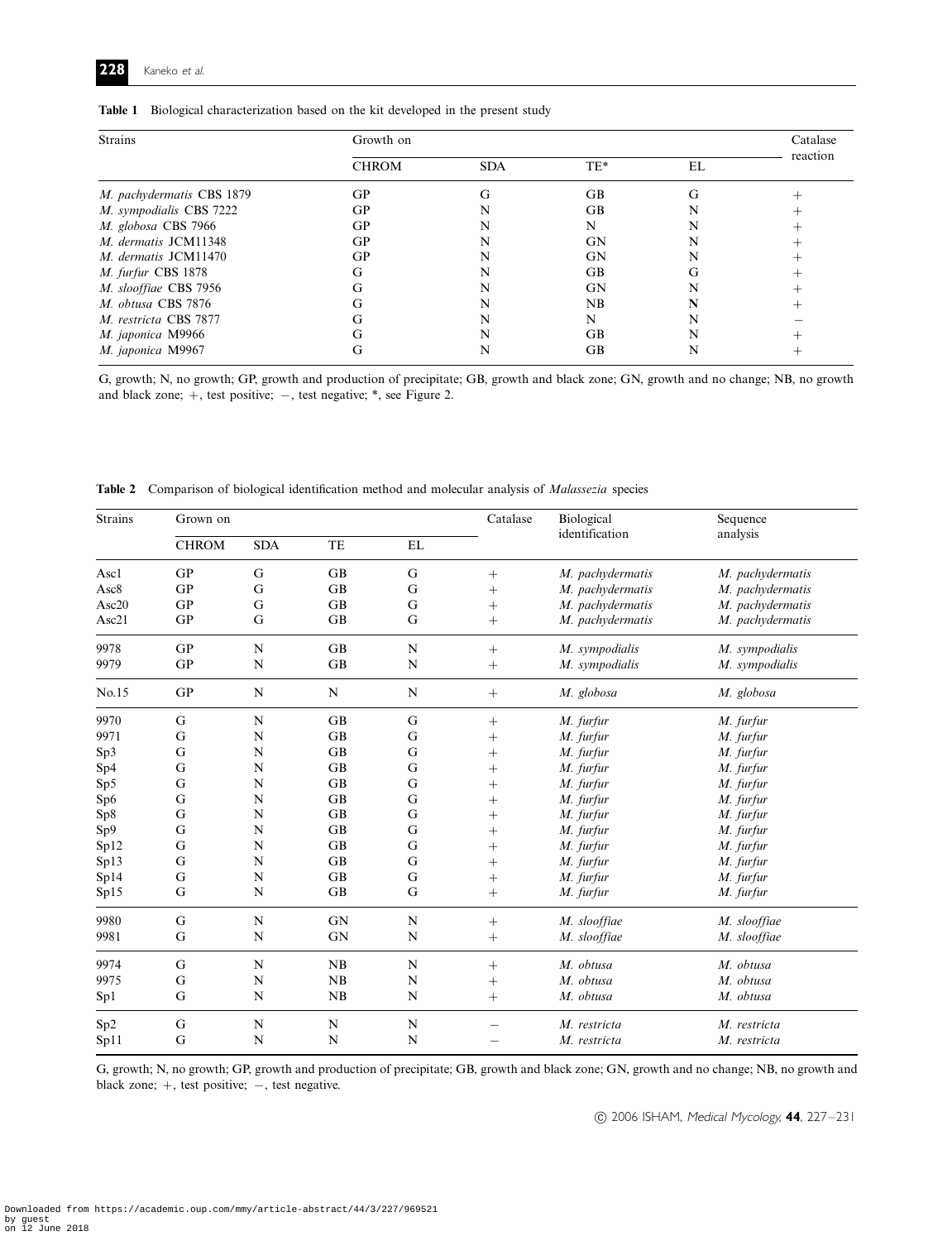#### Culture media

Strains of Malassezia were maintained on modified Leeming and Notman Agar (LNA), composed (per liter) of 10 g of peptone (Oxoid, Basingstoke, UK), 10 g of glucose, 2 g of yeast extract (Oxoid), 8 g of ox bile (Oxoid), 10 ml of glycerol, 0.5 g of glycerol monostearate, 5 ml of Tween 60, 20 ml of olive oil, and 15 g of agar (Oxoid), and sterilized by autoclaving.

The following specific agars were used in the present study. Modified CHROMagar Malassezia agar was composed (per liter) of 56.3 g of CHROMagar Malassezia basal medium (CHROMagar) [10] and 10 ml of Tween 40; Sabouroud's dextrose agar (SDA) was composed (per liter) of 10 g of mycological peptone, 40 g of glucose, and 15 g of agar; Cremophor EL agar (EL slant) was composed (per liter) of 65 g of SDA and 10 ml of Cremophor EL (Sigma); Tween 60-esculin agar (TE slant) was composed (per liter) of 10 g of peptone, 10 g of glucose, 2 g of yeast extract, 5 ml of Tween 60, 0.5 g of ferric ammonium citrate, 1 g of esculin, and 15 g of agar.

#### Identification methods

All test strains of *Malassezia* species were inoculated on modified CHROMagar Malassezia agar and specific agars (SDA, EL slant, TE slant) and then incubated at  $32^{\circ}$ C for 4 days before observation. Fresh cultures grown on modified CHROMagar Malassezia were subjected to catalase test with  $3\%$  hydrogen peroxide.

## Molecular analysis

DNA was extracted by the procedure of Makimura et al. [11]. The internal transcribed spacer 1 (ITS1) region was sequenced directly from PCR products using the primer pair, 18SF1 and 58SR1 [12]. The PCR products were sequenced with an ABI PRISM 310 Genetic Analyzer according to the manufacturer's instructions.

## **Results**

Tween 40-based precipitate production on modified CHROMagar Malassezia

All of the type and reference strains of M. pachydermatis, M. sympodialis, M. globosa, and M. dermatis produced precipitates on incubation at  $32^{\circ}$ C for 4 days on modified CHROMagar Malassezia (CHROM; Fig.  $1-1$ ,  $1-2$ ,  $1-3$ , and  $1-8$ ). Other type and reference strains (M. furfur, M. slooffiae, M. obtuse, M. restricta,

 $(C)$  2006 ISHAM, Medical Mycology, 44, 227-231



Fig. 1 Precipitate production on modified CHROMagar Malassezia. Nine *Malassezia* species were incubated for 4 days at  $32^{\circ}$ C on CHROMagar Malassezia. Numbers indicate each species, as shown below: (1) M. pachydermatis; (2) M. sympodialis; (3) M. globosa; (4) M. furfur; (5) M. slooffiae; (6) M. obtusa; (7) M. restricta; (8) M. dermatis;  $(9)$  M. japonica. Note the precipitate production by colonies of No. 1, 2, 3, and 8.

and M. japonica) did not produce such precipitates (Fig. 1-4, 1-5, 1-6, 1-7, and 1-9).

## Differentiation using specific agars for type and reference strains

The results of application of the kit to the eleven type and reference strains of nine species are shown in Table 1.

- 1. Strains of the precipitate-producing group on CHROM: After incubation, M. sympodialis and M. pachydermatis produced a black zone around the colonies due to esculin hydrolysis products and ferrous iron in TE slants (Fig.  $2-1$ ). However, M. dermatis did not produce such a zone (Fig.  $2-5$ ). *M. globosa* did not grow on TE slants (Fig. 2-3). Only  $M$ . pachydermatis grew on SDA. M. restricta was the only catalase-negative species.
- 2. Strains of the non-precipitate producing group on CHROM: All of the precipitate-negative strains were positive for catalase reaction. After incubation, M. japonica showed production of a black zone around the colonies on TE slants (Fig.  $2-2$ ). On the other hand, M. slooffiae did not produce such a zone (Fig.  $2-6$ ). *M. obtusa* did not grow but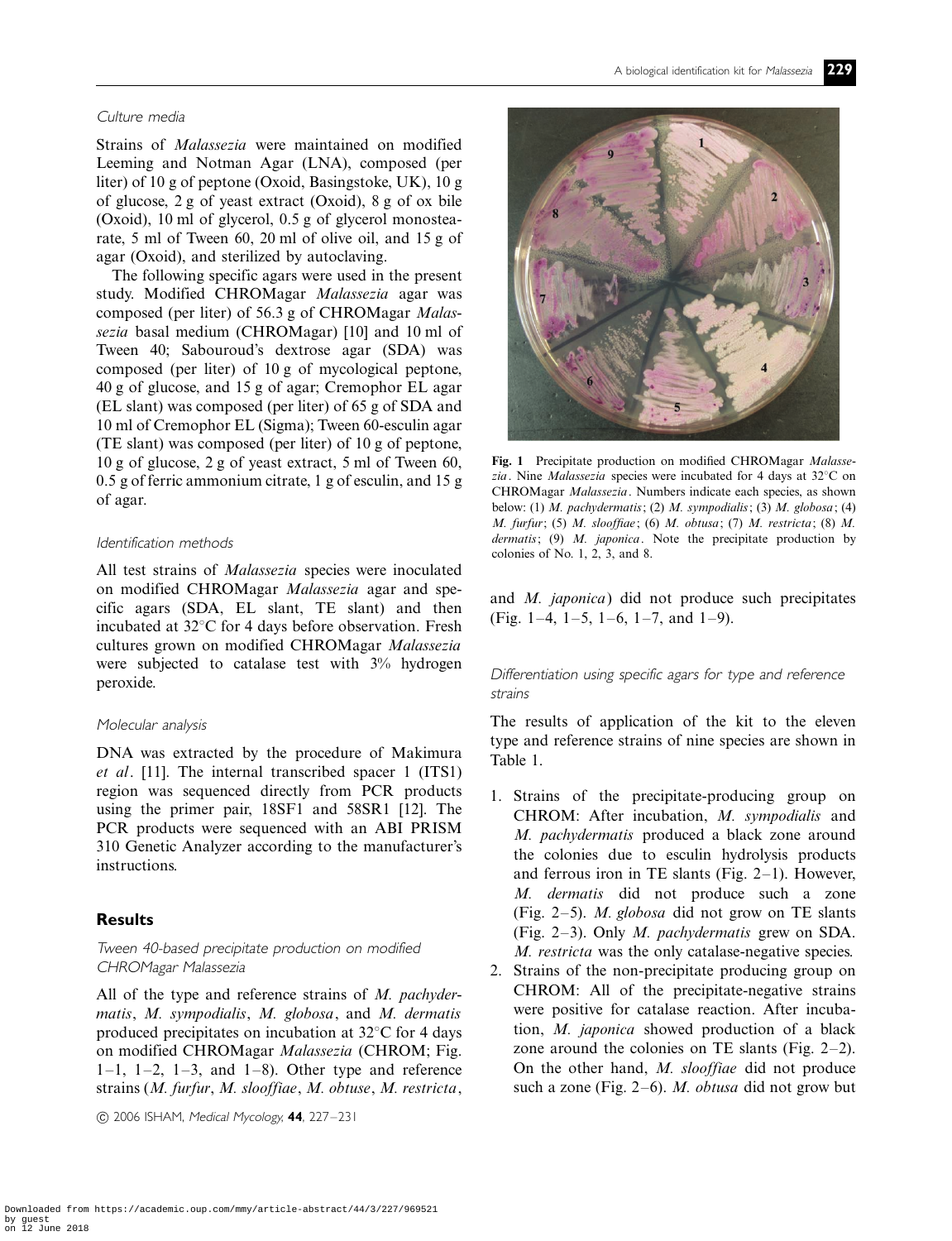

Fig. 2 Growth and black zone production in TE slant. Malassezia species was incubated on TE slant at  $32^{\circ}$ C for 4 days. Nos. (1) M. sympodialis CBS7222; (2) M. japonica M9966; (3) M. globosa CBS7966; (4) M. obtusa CBS7876; (5) M. dermatis JCM11348; (6) *M. slooffiae* CBS7956;  $+$ , growth or black zone positive;  $-$ , growth or black zone negative.

produced a black zone on TE slants (Fig.  $2-4$ ). Only M. furfur grew on EL slants.

#### Identification of clinical isolates

Twenty-six fresh isolates were identified according to their pattern of biological properties as shown in Table 1. All patterns of biological properties of isolates are shown in Table 2. Four strains of M. pachydermatis, 2 of M. sympodialis, 1 of M. globosa, 12 of M. furfur, 2 of M. slooffiae, 3 of M. obtusa, and 2 of M. restricta grew successfully and were identified using the kit. All identifications were confirmed by molecular biological analysis.

# **Discussion**

A culture-based identification kit for Malassezia species was developed in the present study. In the kit, modified CHROMagar Malassezia was used as the primary culture medium. CHROMagar Malassezia basal medium is based on CHROMagar Candida modified to support the growth of Malassezia species, as reported previously by our group [as LN-CHROM; 10] and licensed to CHROMagar Inc. We found that addition of Tween 40 to CHROMagar Malassezia basal medium caused formation of a precipitate in the agar for some specific Malassezia species, similar to the observations reported previously on Dixon's agar by Hammer and Riley [5]. This modification of CHRO-Magar Malassezia was also licensed to the above company. In addition to their report, it was shown that the new species, M. dermatis, reported by Sugita et al. [8], also produced a precipitate. Although, M. dermatis and M. japonica are new species reported by Sugita et al. [8,9], their biological properties resembled those of M. slooffiae and M. sympodialis, respectively, but their characteristics with regard to precipitation on modified CHROMagar Malassezia were different.

Using modified CHROMagar Malassezia with three specific agars and catalase reactions, 11 type and reference strains and 26 clinical isolates were successfully identified easily, quickly, and at reasonable cost without any expensive or special equipment. Recently, M. nana and M. yamatoensis were reported as new species of Malassezia [13,14]. However, these species are thought to be rather rare, and we are currently planning to develop a means of identify these species in a future study. It is also underway in our laboratory that the evaluation of identification using this kit for fresh isolates of M. dermatis and M. japonica as same as the newest two species. The results presented here indicate that modified CHROMagar Malassezia and this kit will be powerful routine tools for the identification of Malassezia species.

#### References

- 1 Guillot J, Guého E. The diversity of *Malassezia* yeasts confirmed by rRNA sequence and nuclear DNA comparisons. Antonie van Leeuwenhoek 1995; 67: 297-314.
- 2 Guého E, Midgley G, Guillot J. The genus Malassezia with description of four new species. Antonie van Leeuwenhoek 1996; 69:  $337 - 355$ .
- 3 Yamada Y, Makimura K, Ueda K, et al. DNA base alignment and taxonomic study of genus Malassezia based upon partial sequences of mitochondrial large subunit ribosomal RNA gene. Microbiol Immunol 2003; 47: 475-478.
- 4 Guillot J, Guého E, Lesourd M, et al. Identification of Malassezia species. J Mycol Med 1996; 6: 103-110.
- 5 Hammer KA, Riley TV. Precipitate production by some Malassezia species on Dixon's agar. Med Mycol 2000; 38:  $105-107$ .
- 6 Mayser P, Haze P, Papavassilis C, et al. Differentiation of Malassezia species: selectivity of cremophor EL, castor oil and ricinoleic acid for  $M$ . furfur. Br J Dermatol 1997; 137: 208-213.
- 7 Guého E, Boekhout T, Ashbee HR, et al. The role of Malassezia species in the ecology of human skin and as pathogens. Med Mycol 1998; 36: 220-229.
- 8 Sugita T, Takashima M, Shinoda T, et al. New yeast species, Malassezia dermatis, isolated from patients with atopic dermatitis. J Clin Microbiol 2002; 40: 1363-1367.
- 9 Sugita T, Takashima M, Kodama M, Tshuboi R, Nishikawa A. Description of a new yeast species, Malassezia japonica, and its detection in patients with atopic dermatitis and healthy subjects. J Clin Microbiol 2003: 41: 4695-4699.
- 10 Kaneko T, Makimura K, Onozaki M, et al. Vital growth factors of Malassezia species: presumptive identification of Malassezia and Candida species on modified CHROMagar Candida Agar. Med Mycol 2005 (In press).

 $(C)$  2006 ISHAM, Medical Mycology, 44, 227-231